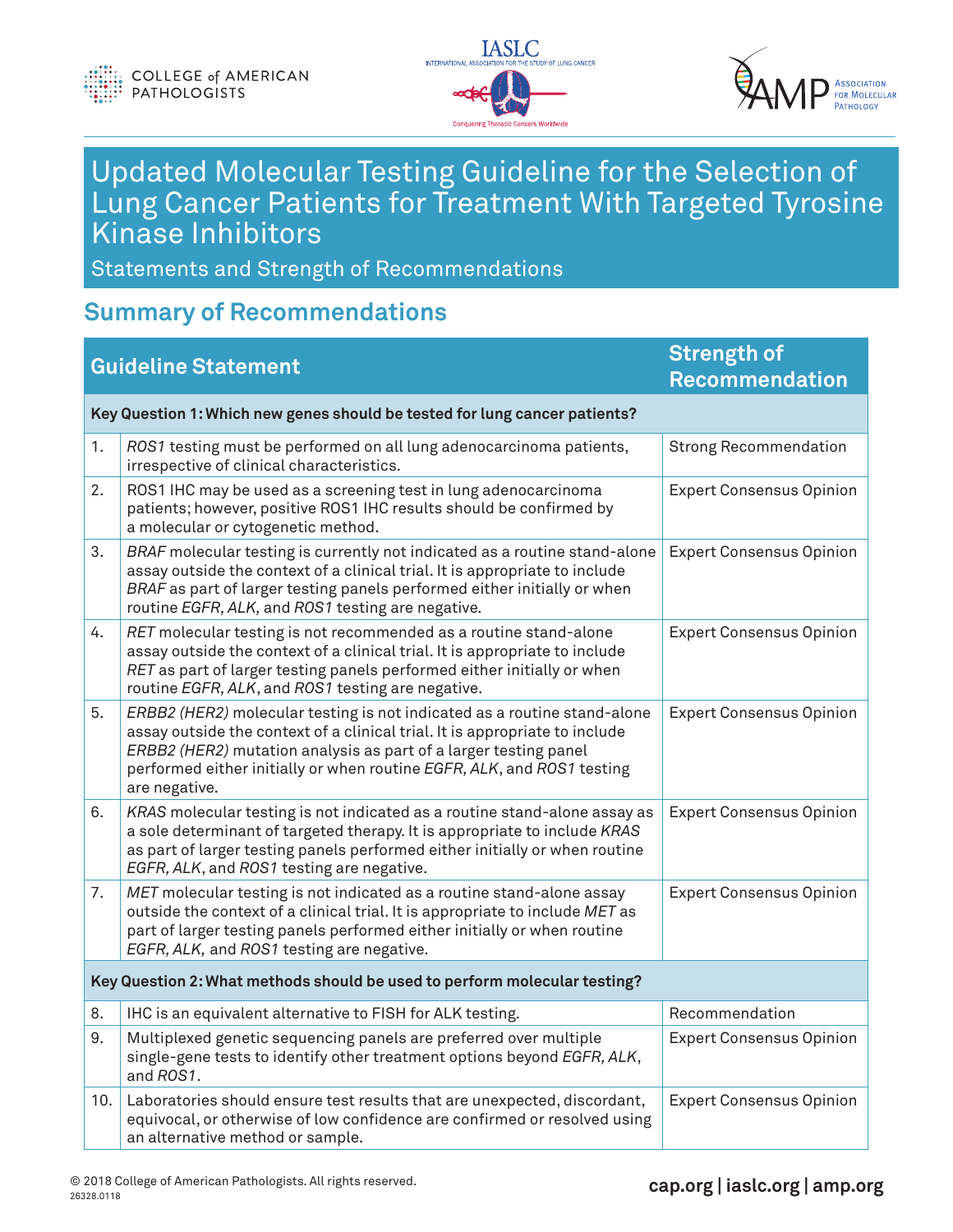## **Summary of Recommendations continued**

| <b>Guideline Statement</b>                                                                                                 |                                                                                                                                                                                                                                                                                                         | <b>Strength of</b><br><b>Recommendation</b> |  |  |
|----------------------------------------------------------------------------------------------------------------------------|---------------------------------------------------------------------------------------------------------------------------------------------------------------------------------------------------------------------------------------------------------------------------------------------------------|---------------------------------------------|--|--|
| Key Question 3: Is molecular testing appropriate for lung cancers that do not have an<br>adenocarcinoma component?         |                                                                                                                                                                                                                                                                                                         |                                             |  |  |
| 11.                                                                                                                        | Physicians may use molecular biomarker testing in tumors with<br>histologies other than adenocarcinoma when clinical features indicate<br>a higher probability of an oncogenic driver.                                                                                                                  | <b>Expert Consensus Opinion</b>             |  |  |
| Key Question 4: What testing is indicated for patients with targetable mutations who have relapsed on<br>targeted therapy? |                                                                                                                                                                                                                                                                                                         |                                             |  |  |
| 12.                                                                                                                        | In lung adenocarcinoma patients who harbor sensitizing EGFR mutations<br>and have progressed after treatment with an EGFR-targeted TKI,<br>physicians must use EGFR T790M mutational testing when selecting<br>patients for third-generation EGFR-targeted therapy.                                     | <b>Strong Recommendation</b>                |  |  |
| 13.                                                                                                                        | Laboratories testing for EGFR T790M mutation in patients with<br>secondary clinical resistance to EGFR-targeted kinase inhibitors<br>should deploy assays capable of detecting EGFR T790M mutations<br>in as little as 5% of viable cells.                                                              | Recommendation                              |  |  |
| 14.                                                                                                                        | There is currently insufficient evidence to support a recommendation<br>for or against routine testing for ALK mutational status for lung<br>adenocarcinoma patients with sensitizing ALK mutations who have<br>progressed after treatment with an ALK-targeted TKI.                                    | No Recommendation                           |  |  |
| Key Question 5: What is the role of testing for circulating cell-free DNA for lung cancer patients?                        |                                                                                                                                                                                                                                                                                                         |                                             |  |  |
| 15.                                                                                                                        | There is currently insufficient evidence to support the use of circulating<br>cfDNA molecular methods for the diagnosis of primary lung<br>adenocarcinoma.                                                                                                                                              | No Recommendation                           |  |  |
| 16.                                                                                                                        | In some clinical settings in which tissue is limited and/or insufficient for<br>molecular testing, physicians may use a cfDNA assay to identify EGFR<br>mutations.                                                                                                                                      | Recommendation                              |  |  |
| 17.                                                                                                                        | Physicians may use cfDNA methods to identify EGFR T790M mutations<br>in lung adenocarcinoma patients with progression or secondary clinical<br>resistance to EGFR-targeted TKI; testing of the tumor sample is<br>recommended if the plasma result is negative.                                         | <b>Expert Consensus Opinion</b>             |  |  |
| 18.                                                                                                                        | There is currently insufficient evidence to support the use of circulating<br>tumor cell molecular analysis for the diagnosis of primary lung<br>adenocarcinoma, the identification of EGFR or other mutations,<br>or the identification of EGFR T790M mutations at the time of EGFR TKI<br>resistance. | No Recommendation                           |  |  |

Abbreviations: ROS1, ROS Proto-Oncogene 1, Receptor Tyrosine Kinase; IHC, Immunohistochemistry; BRAF, B-Raf Proto-Oncogene, Serine/Threonine Kinase; EGFR, Epidermal Growth Factor Receptor; ALK, RET, Ret Proto-Oncogene; ERBB2, Erb-B2 Receptor Tyrosine Kinase 2; HER2, human epidermal growth factorreceptor 2; KRAS, MET, MET Proto-Oncogene, Receptor Tyrosine Kinase; FISH, fluorescence *in situ* hybridization; TKI, tyrosine kinase inhibitors; cfDNA, cell-free plasma DNA